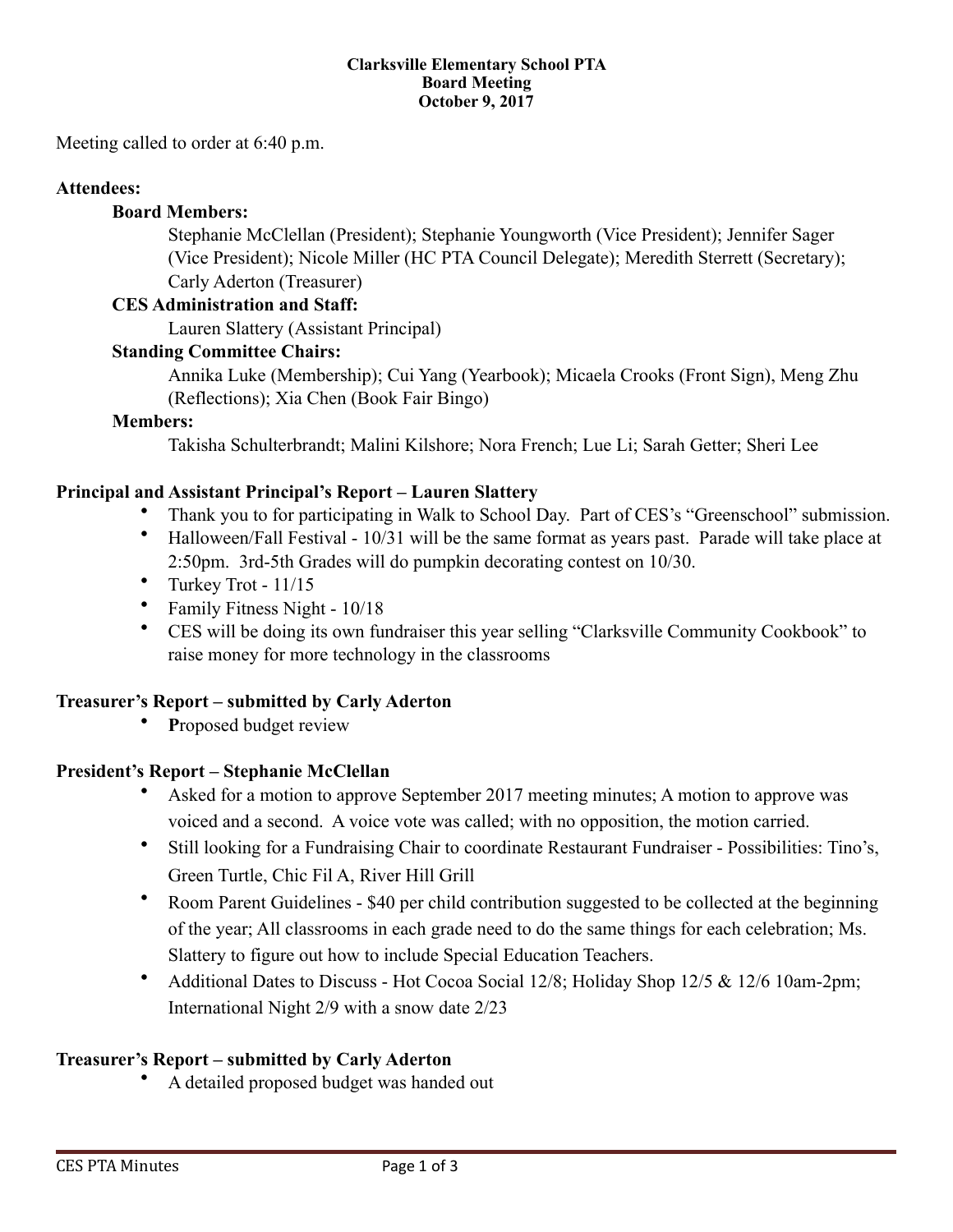## **PTA Delegate Report**

• No Report

## **Committee Reports**

## **Membership**

• Have \$7,640 in Cougar Patrons and Memberships thus far

## **Volunteer Coordinator**

• No Report

## **Hospitality/Staff Appreciation**

• Exploring the idea of a "Coffee Cart" in the teacher's lounge. Jen to send out a SignUp Genius for parents to volunteer to bring in items.

## **After School Programming**

• No Report

#### **Box Tops**

• Sent a flyer home. Class that brings in the most box tops gets a "Switch Day." General Mills sends check twice a year.

#### **Communications**

• Will send out a note about ALS and if parents have questions to contact the administration

#### **Cultural Arts**

- Working on scheduling Artist In Residence
- Scheduling Native American drummer for school assembly

#### **Directory**

- Deadline to join the PTA and receive the directory is October 13th
- Plan to sell advertising
- Will automatically include 2016 Spring Fling sponsors on advertising pages

## **5th Grade Programming**

• No report

#### **Fun Run**

• No report

## **Fundraising**

- Still in need of someone to lead this committee
- Have someone to run Amazon Smile. Working on a flyer.

## **Green/Health and Wellness**

• No Report

#### **International Night**

• Scheduled for 2/9 with a snow date of 2/23

#### **Holiday Shop**

• Scheduled for 12/5 & 12/6 10am-2pm

#### **Reflections**

Submissions due 11/28; Considering posting the winners on CES Website if not enough entries for a celebration.

# **Room Parent Liaison**

Suggested contribution \$40 collected at the beginning of the year

## **Spirit Wear**

• No Report